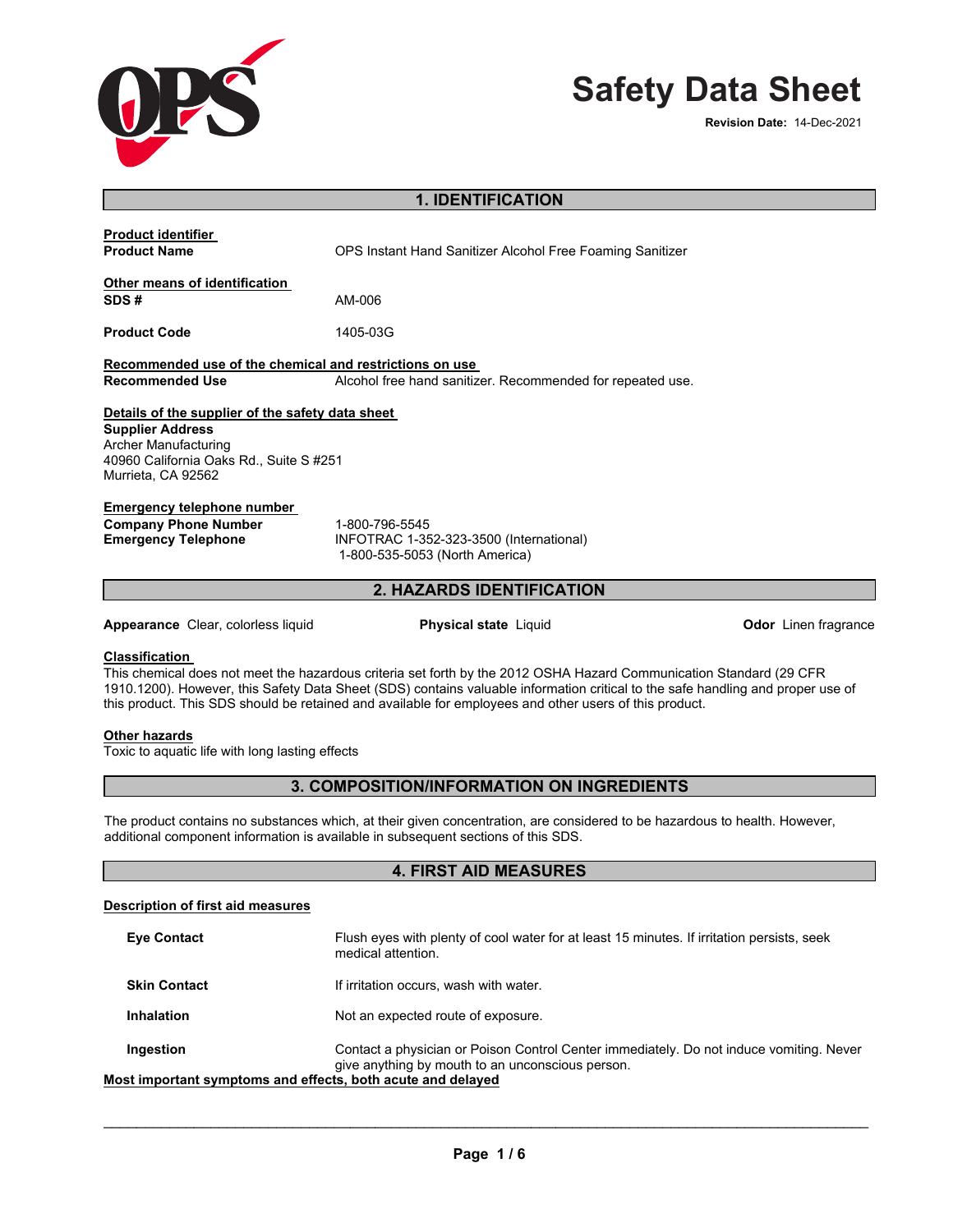\_\_\_\_\_\_\_\_\_\_\_\_\_\_\_\_\_\_\_\_\_\_\_\_\_\_\_\_\_\_\_\_\_\_\_\_\_\_\_\_\_\_\_\_\_\_\_\_\_\_\_\_\_\_\_\_\_\_\_\_\_\_\_\_\_\_\_\_\_\_\_\_\_\_\_\_\_\_\_\_\_\_\_\_\_\_\_\_\_\_\_\_\_ **Symptoms** None known.

#### **Indication of any immediate medical attention and special treatment needed**

**Notes to Physician Treat symptomatically.** 

# **5. FIRE-FIGHTING MEASURES**

#### **Suitable Extinguishing Media**

Use extinguishing measures that are appropriate to local circumstances and the surrounding environment.

**Unsuitable Extinguishing Media** None known.

#### **Specific Hazards Arising from the Chemical**

Product is not flammable or combustible.

**Hazardous combustion products** Carbon oxides.

#### **Protective equipment and precautions for firefighters**

As in any fire, wear self-contained breathing apparatus pressure-demand, MSHA/NIOSH (approved or equivalent) and full protective gear.

# **6. ACCIDENTAL RELEASE MEASURES**

| Personal precautions, protective equipment and emergency procedures |                                                                                                                                                                                                                                                          |  |  |
|---------------------------------------------------------------------|----------------------------------------------------------------------------------------------------------------------------------------------------------------------------------------------------------------------------------------------------------|--|--|
| <b>Personal Precautions</b>                                         | Use personal protective equipment as required.                                                                                                                                                                                                           |  |  |
| <b>Environmental precautions</b>                                    |                                                                                                                                                                                                                                                          |  |  |
| <b>Environmental precautions</b>                                    | Avoid contact of large amounts of spilled material runoff with soil and surface waterways.<br>See Section 12 for additional Ecological Information.                                                                                                      |  |  |
| Methods and material for containment and cleaning up                |                                                                                                                                                                                                                                                          |  |  |
| <b>Methods for Containment</b>                                      | Prevent further leakage or spillage if safe to do so.                                                                                                                                                                                                    |  |  |
| <b>Methods for Clean-Up</b>                                         | Absorb with inert material. Flush area with water.                                                                                                                                                                                                       |  |  |
|                                                                     | 7. HANDLING AND STORAGE                                                                                                                                                                                                                                  |  |  |
| Precautions for safe handling<br><b>Advice on Safe Handling</b>     | Handle in accordance with good industrial hygiene and safety practice.                                                                                                                                                                                   |  |  |
| Conditions for safe storage, including any incompatibilities        |                                                                                                                                                                                                                                                          |  |  |
| <b>Storage Conditions</b>                                           | Keep container tightly closed. Store between $0^{\circ}$ C (32 $^{\circ}$ F) to 50 $^{\circ}$ C (122 $^{\circ}$ F).<br>Keep exposed cartridges out of reach of children. If swallowed, get medical help or contact<br>a poison control center right away |  |  |
| <b>Incompatible Materials</b>                                       | None known based on information supplied.                                                                                                                                                                                                                |  |  |
| <b>8. EXPOSURE CONTROLS/PERSONAL PROTECTION</b>                     |                                                                                                                                                                                                                                                          |  |  |
| <b>Exposure Guidelines</b>                                          | This product, as supplied, does not contain any hazardous materials with occupational<br>exposure limits established by the region specific regulatory bodies                                                                                            |  |  |
| Appropriate engineering controls<br><b>Engineering Controls</b>     | Good general ventilation should be sufficient to control worker exposure to airborne                                                                                                                                                                     |  |  |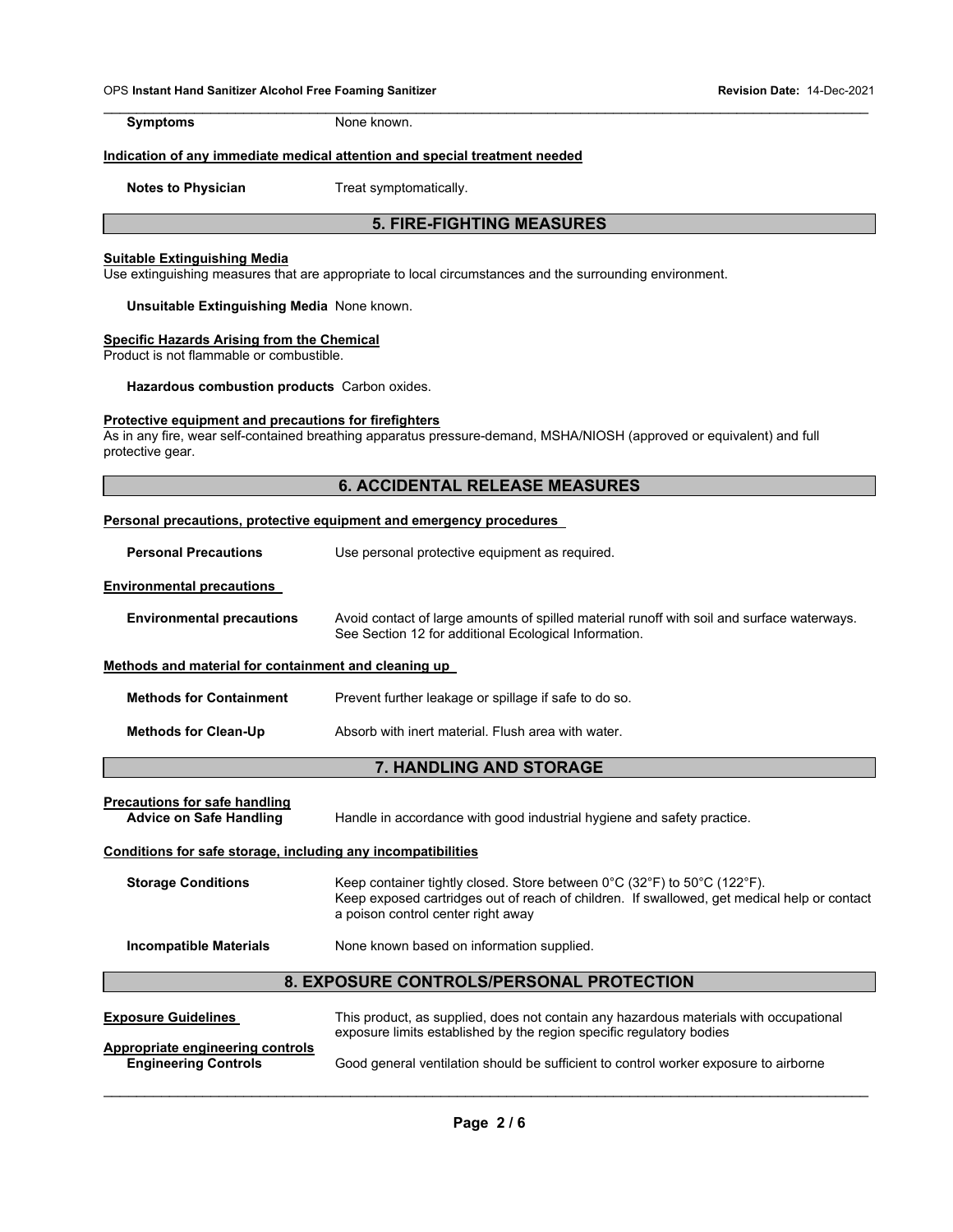contaminants.

# **Individual protection measures, such as personal protective equipment**

| <b>Eye/Face Protection</b>      | No protective equipment is needed under normal use conditions. |
|---------------------------------|----------------------------------------------------------------|
| <b>Skin and Body Protection</b> | No protective equipment is needed under normal use conditions. |
| <b>Respiratory Protection</b>   | No protective equipment is needed under normal use conditions. |

**General Hygiene Considerations** Handle in accordance with good industrial hygiene and safety practice.

# **9. PHYSICAL AND CHEMICAL PROPERTIES**

\_\_\_\_\_\_\_\_\_\_\_\_\_\_\_\_\_\_\_\_\_\_\_\_\_\_\_\_\_\_\_\_\_\_\_\_\_\_\_\_\_\_\_\_\_\_\_\_\_\_\_\_\_\_\_\_\_\_\_\_\_\_\_\_\_\_\_\_\_\_\_\_\_\_\_\_\_\_\_\_\_\_\_\_\_\_\_\_\_\_\_\_\_

# **Information on basic physical and chemical properties**

| <b>Physical state</b><br>Appearance<br>Color | Liguid<br>Clear, colorless liquid<br>Not determined | Odor<br><b>Odor Threshold</b> | Linen fragrance<br>Not determined |
|----------------------------------------------|-----------------------------------------------------|-------------------------------|-----------------------------------|
| <b>Property</b>                              | <b>Values</b>                                       | Remarks • Method              |                                   |
| рH                                           | 9.0 typical                                         |                               |                                   |
| Melting point / freezing point               | Not determined                                      |                               |                                   |
| Boiling point / boiling range                | Not determined                                      |                               |                                   |
| <b>Flash point</b>                           | Not determined                                      |                               |                                   |
| <b>Evaporation Rate</b>                      | <1                                                  |                               |                                   |
| <b>Flammability (Solid, Gas)</b>             | Liquid-Not applicable                               |                               |                                   |
| <b>Flammability Limit in Air</b>             |                                                     |                               |                                   |
| Upper flammability or explosive<br>limits    | Not determined                                      |                               |                                   |
| Lower flammability or explosive              | Not determined                                      |                               |                                   |
| limits                                       |                                                     |                               |                                   |
| <b>Vapor Pressure</b>                        | Not determined                                      |                               |                                   |
| <b>Vapor Density</b>                         | Not determined                                      |                               |                                   |
| <b>Relative Density</b>                      | Not determined                                      |                               |                                   |
| <b>Water Solubility</b>                      | Not determined                                      |                               |                                   |
| Solubility in other solvents                 | Not determined                                      |                               |                                   |
| <b>Partition Coefficient</b>                 | Not determined                                      |                               |                                   |
| <b>Autoignition temperature</b>              | Not determined                                      |                               |                                   |
| <b>Decomposition temperature</b>             | Not determined                                      |                               |                                   |
| <b>Kinematic viscosity</b>                   | Not determined                                      |                               |                                   |
| <b>Dynamic Viscosity</b>                     | Not determined                                      |                               |                                   |
| <b>Explosive Properties</b>                  | Not determined                                      |                               |                                   |
| <b>Oxidizing Properties</b>                  | Not determined                                      |                               |                                   |

# **10. STABILITY AND REACTIVITY**

#### **Reactivity**

Not reactive under normal conditions.

# **Chemical stability**

Stable under recommended storage conditions.

#### **Possibility of hazardous reactions**

None under normal processing.

#### **Conditions to Avoid**

None known. **Incompatible materials**  None known based on information supplied.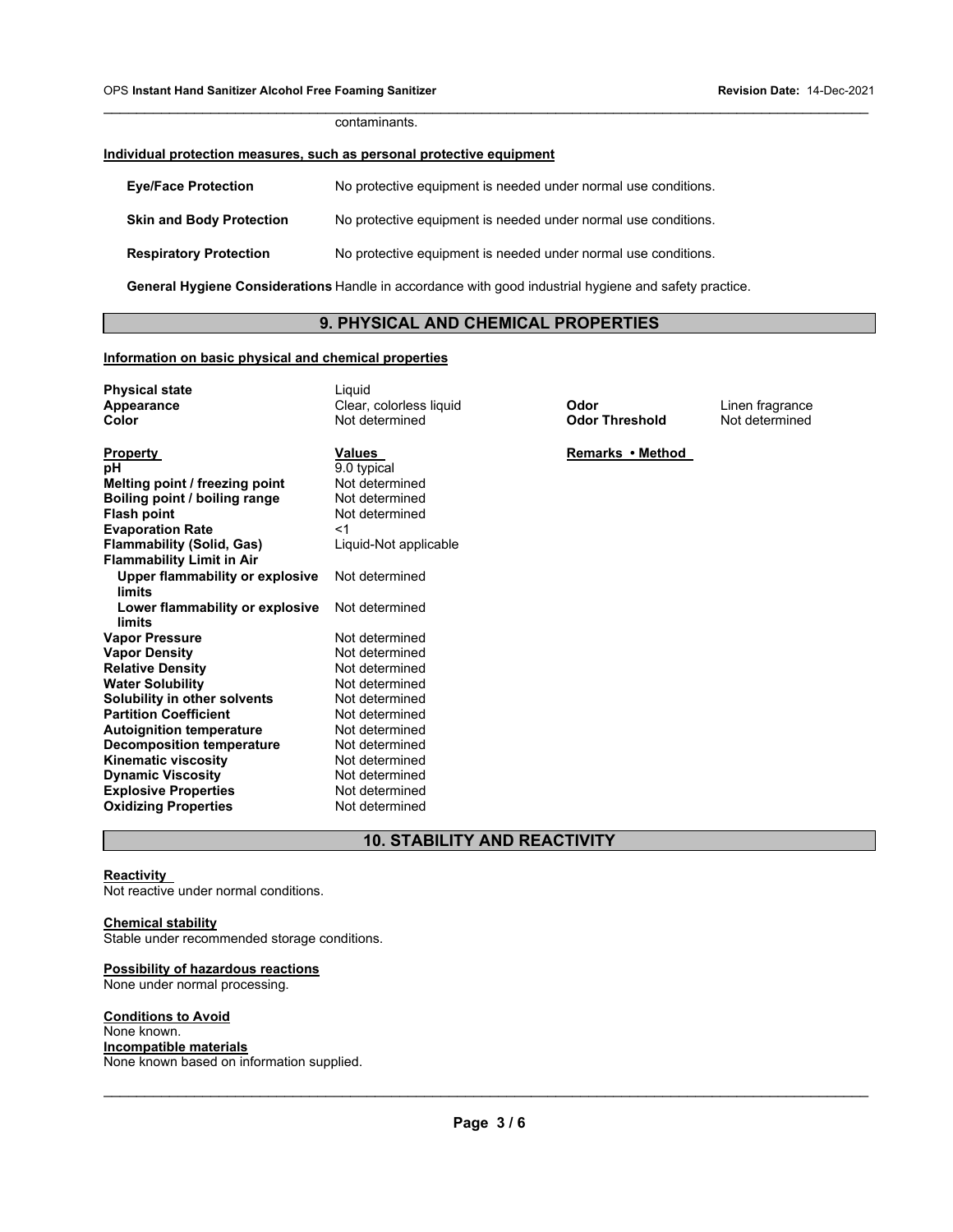#### **Hazardous decomposition products**

Carbon oxides.

# **11. TOXICOLOGICAL INFORMATION**

\_\_\_\_\_\_\_\_\_\_\_\_\_\_\_\_\_\_\_\_\_\_\_\_\_\_\_\_\_\_\_\_\_\_\_\_\_\_\_\_\_\_\_\_\_\_\_\_\_\_\_\_\_\_\_\_\_\_\_\_\_\_\_\_\_\_\_\_\_\_\_\_\_\_\_\_\_\_\_\_\_\_\_\_\_\_\_\_\_\_\_\_\_

| Information on likely routes of exposure                                     |                                                                                                                                              |  |
|------------------------------------------------------------------------------|----------------------------------------------------------------------------------------------------------------------------------------------|--|
| <b>Product Information</b>                                                   |                                                                                                                                              |  |
| <b>Eye Contact</b>                                                           | Avoid contact with eyes.                                                                                                                     |  |
| <b>Skin Contact</b>                                                          | Not expected to be a skin irritant during prescribed use.                                                                                    |  |
| <b>Inhalation</b>                                                            | Not expected to be an inhalation hazard during prescribed use.                                                                               |  |
| Ingestion                                                                    | May be harmful if swallowed.                                                                                                                 |  |
| <b>Component Information</b><br>Not available                                |                                                                                                                                              |  |
| Symptoms related to the physical, chemical and toxicological characteristics |                                                                                                                                              |  |
| <b>Symptoms</b>                                                              | Please see section 4 of this SDS for symptoms.                                                                                               |  |
|                                                                              | Delayed and immediate effects as well as chronic effects from short and long-term exposure                                                   |  |
| Carcinogenicity                                                              | Based on the information provided, this product does not contain any carcinogens or<br>potential carcinogens as listed by OSHA, IARC or NTP. |  |
| <b>Numerical measures of toxicity</b>                                        |                                                                                                                                              |  |
| The following values are calculated based on chapter 3.1 of the GHS document |                                                                                                                                              |  |
| Oral LD50                                                                    | 31,228.4992 mg/kg                                                                                                                            |  |
| Dermal LD50                                                                  | 29,421.40 mg/kg                                                                                                                              |  |
| <b>12. ECOLOGICAL INFORMATION</b>                                            |                                                                                                                                              |  |
| <b>Ecotoxicity</b><br>Toxic to aquatic life with long lasting effects.       |                                                                                                                                              |  |

#### **Component Information**  Not available

**Persistence/Degradability**  Not determined.

**Bioaccumulation**  There is no data for this product.

**Mobility**  Not available

# **Other Adverse Effects**

Not determined

# **13. DISPOSAL CONSIDERATIONS**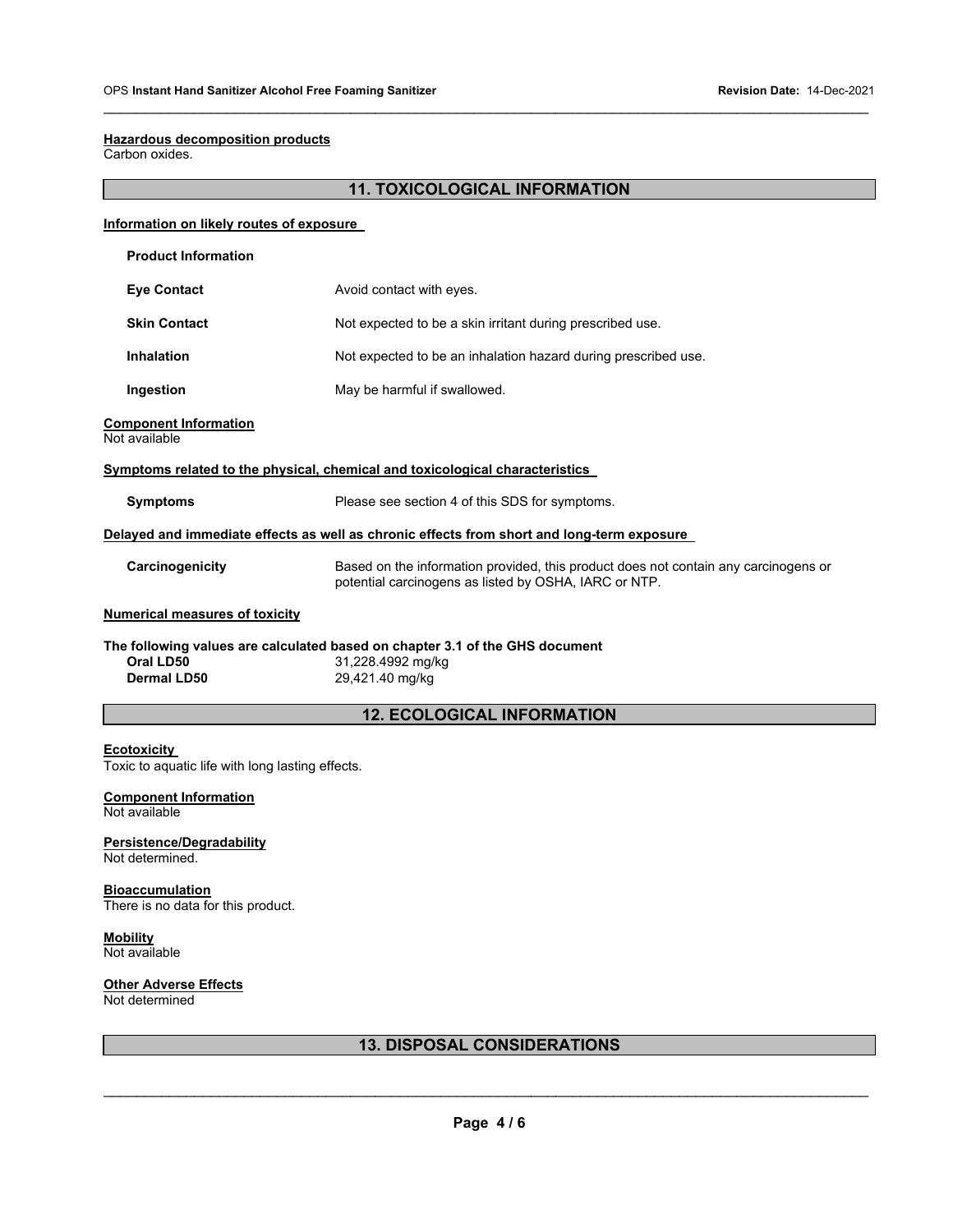| <b>Waste Treatment Methods</b>         |                                                                                                        |  |
|----------------------------------------|--------------------------------------------------------------------------------------------------------|--|
| <b>Disposal of Wastes</b>              | Disposal should be in accordance with applicable regional, national and local laws and<br>regulations. |  |
| <b>Contaminated Packaging</b>          | Disposal should be in accordance with applicable regional, national and local laws and<br>regulations. |  |
| <b>14. TRANSPORT INFORMATION</b>       |                                                                                                        |  |
| <b>Note</b>                            | Please see current shipping paper for most up to date shipping information, including                  |  |
|                                        | exemptions and special circumstances.                                                                  |  |
| <u>рот</u>                             | Not regulated                                                                                          |  |
| <b>IATA</b>                            | Not regulated                                                                                          |  |
| <b>IMDG</b><br><b>Marine Pollutant</b> | This material may meet the definition of a marine pollutant                                            |  |
| <b>15. REGULATORY INFORMATION</b>      |                                                                                                        |  |

\_\_\_\_\_\_\_\_\_\_\_\_\_\_\_\_\_\_\_\_\_\_\_\_\_\_\_\_\_\_\_\_\_\_\_\_\_\_\_\_\_\_\_\_\_\_\_\_\_\_\_\_\_\_\_\_\_\_\_\_\_\_\_\_\_\_\_\_\_\_\_\_\_\_\_\_\_\_\_\_\_\_\_\_\_\_\_\_\_\_\_\_\_

#### **International Inventories**

All ingredients are listed or exempt from listing on Chemical Substance Inventory

### **US Federal Regulations**

## **CERCLA**

This material, as supplied, does not contain any substances regulated as hazardous substances under the Comprehensive Environmental Response Compensation and Liability Act (CERCLA) (40 CFR 302) or the Superfund Amendments and Reauthorization Act (SARA) (40 CFR 355).

# **SARA 313**

Not available

# **CWA (Clean Water Act)**

This product does not contain any substances regulated as pollutants pursuant to the Clean Water Act (40 CFR 122.21 and 40 CFR 122.42)

#### **US State Regulations**

#### **California Proposition 65**

This product does not contain any Proposition 65 chemicals.

# **U.S. State Right-to-Know Regulations**

Not available